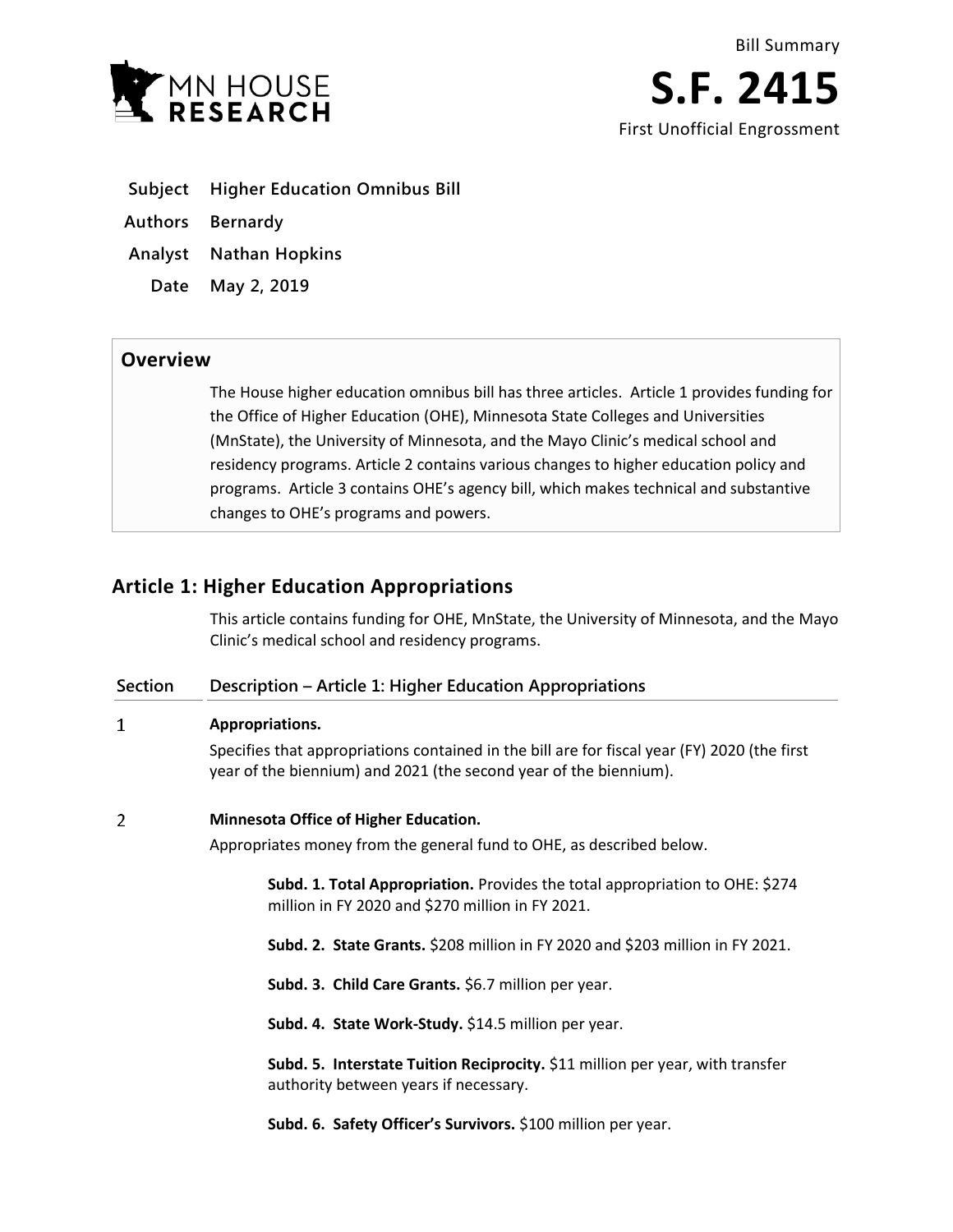**Subd. 7. American Indian Scholarships.** \$3.5 million per year. Requires that at least one person with demonstrated competence in American Indian culture and who lives in or near Bemidji be employed to assist students with the American Indian scholarship and other financial aid programs. Bemidji State University shall supply office space for the American Indian scholarship program

**Subd. 8. Tribal College Grants.** \$150 million per year. These grants support enrollment of students at tribal colleges who are not members of a federallyrecognized tribe. Existing federal grant funding is not available for educational costs associated with enrollment of these students.

**Subd. 9. Intervention for College Attendance Program Grants (ICAP).** \$755,000 per year.

**Subd. 10. Student-Parent Information.** \$122,000 per year.

**Subd. 11. Get Ready!** \$180,000 per year.

**Subd. 12. Minnesota Education Equity Partnership.** \$45,000 per year.

**Subd. 13. Midwest Higher Education Compact.** \$115,000 per year.

**Subd. 14. MN Reconnect.** \$2 million per year. This is a new program created in Article 2, section 7. The appropriation specifies that \$1.25 million per year are for student grants, \$560,000 per year are for institutional grants, and \$80,000 per year are for outreach and promotion.

**Subd. 15. United Family Medicine Residency Program.** \$501,000 per year to support up to 21 resident physicians in family practice. The program is intended to train doctors to practice family medicine in underserved urban and rural areas of the state.

**Subd. 16. MnLINK Gateway and Minitex.** \$5.9 million per year. This supports a statewide interlibrary loan system.

**Subd. 17. Statewide Longitudinal Education Data System (SLEDS).** \$1.7 million per year.

**Subd. 18. Hennepin Healthcare.** \$645,000 per year, to support graduate family medical education programs.

**Subd. 19. College Possible.** \$450,000 per year. This appropriation is for immediate transfer to the College Possible program, which supports programs encouraging low-income students to attend and graduate from college. The appropriation must be allocated proportionally to students from greater Minnesota and the seven-county metropolitan area, and must only be used for supporting students who plan to attend colleges and universities in Minnesota.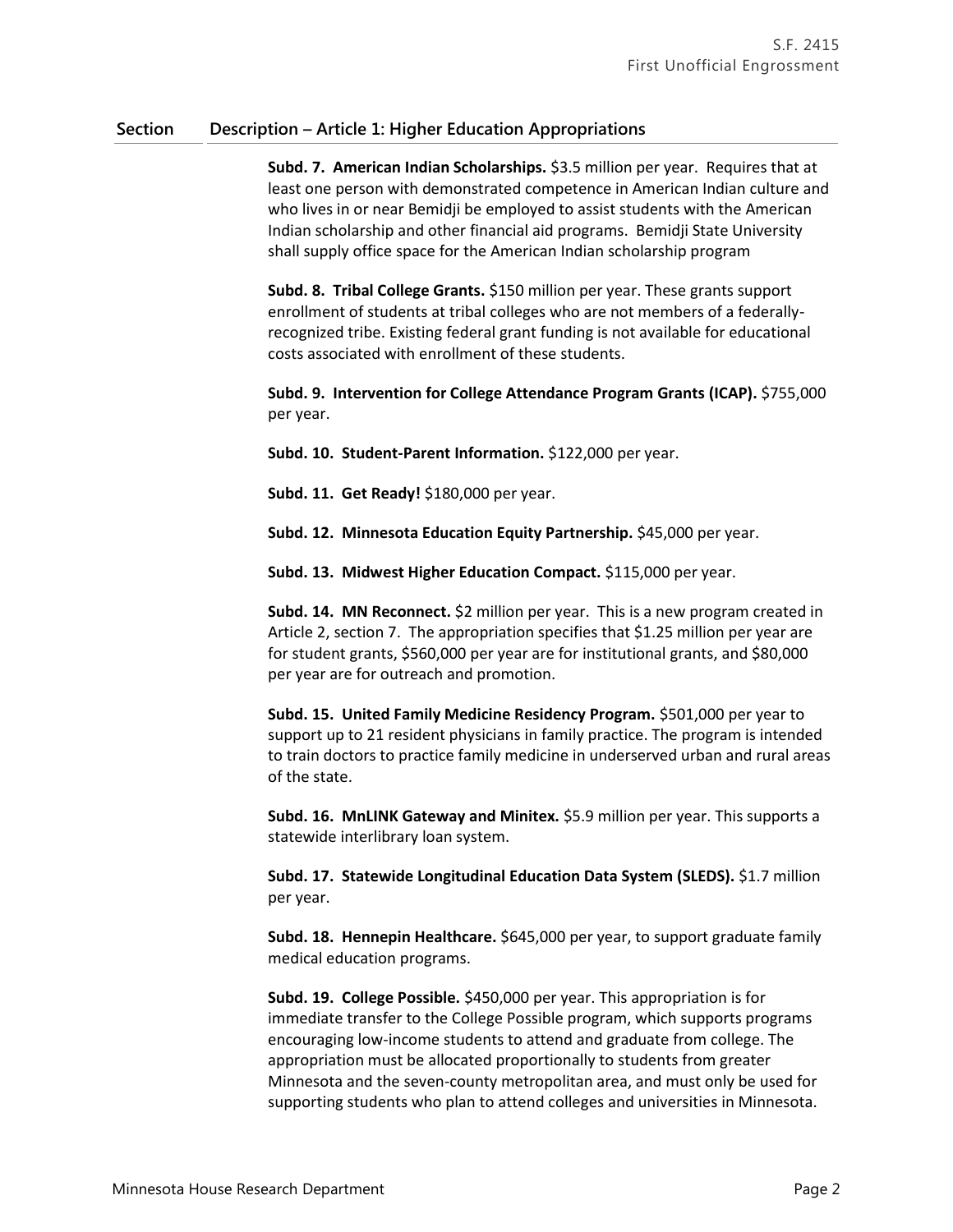**Subd. 20. Spinal Cord and Traumatic Brain Injury Research Grant Program.** \$3 million per year.

**Subd. 21. Summer Academic Enrichment Program.** \$250,000 per year.

**Subd. 22. Dual Training Competency Grants; OHE.** \$3 million per year.

**Subd. 23. Dual Training Competency Grants; Department of Labor and Industry.** \$200,000 per year. This appropriation is for transfer to the Department of Labor and Industry to develop competency standards for the dual training competency grants.

**Subd. 24. Concurrent Enrollment Courses.** \$340,000 per year. This program has new statutory language at article 3, section 2.

**Subd. 25. Campus Sexual Assault Reporting.** \$25,000 per year.

**Subd. 26. Campus Sexual Violence Prevention and Response Coordinator.** \$150,000 per year. The appropriation is to fund a staff position, trainings, and instructional materials. These resources are intended to provide guidance to postsecondary institutions on the best practices for preventing and responding to campus sexual assault.

**Subd. 27. Emergency assistance for postsecondary students.** \$175,000 per year. The appropriation is for OHE to allocate grants to postsecondary institutions with a demonstrable homeless student population. The grants must be used to provide assistance to students facing an emergency that would prevent them from completing their term or program. Assistance may include emergency housing, food, and transportation.

**Subd. 28. Student Teacher Candidate Grants in Shortage Areas.** \$2.7 million per year. Of this amount, \$2.2 million is set aside for candidates belonging to an underrepresented racial or ethnic group. Policy changes to this program are contained in article 2, section 9.

**Subd. 29. Teacher Shortage Loan Forgiveness.** \$250,000 per year. Policy changes to this program are contained in article 2, sections 11 to 15.

**Subd. 30. Large Animal Veterinarian Loan Forgiveness Program.** \$375,000 per year.

**Subd. 31. Agricultural Educators Loan Forgiveness.** \$50,000 per year.

**Subd. 32. Aviation Degree Loan Forgiveness Program.** \$25,000 per year.

**Subd. 33. Grants for Students with Intellectual and Developmental Disabilities.** \$200,000 per year.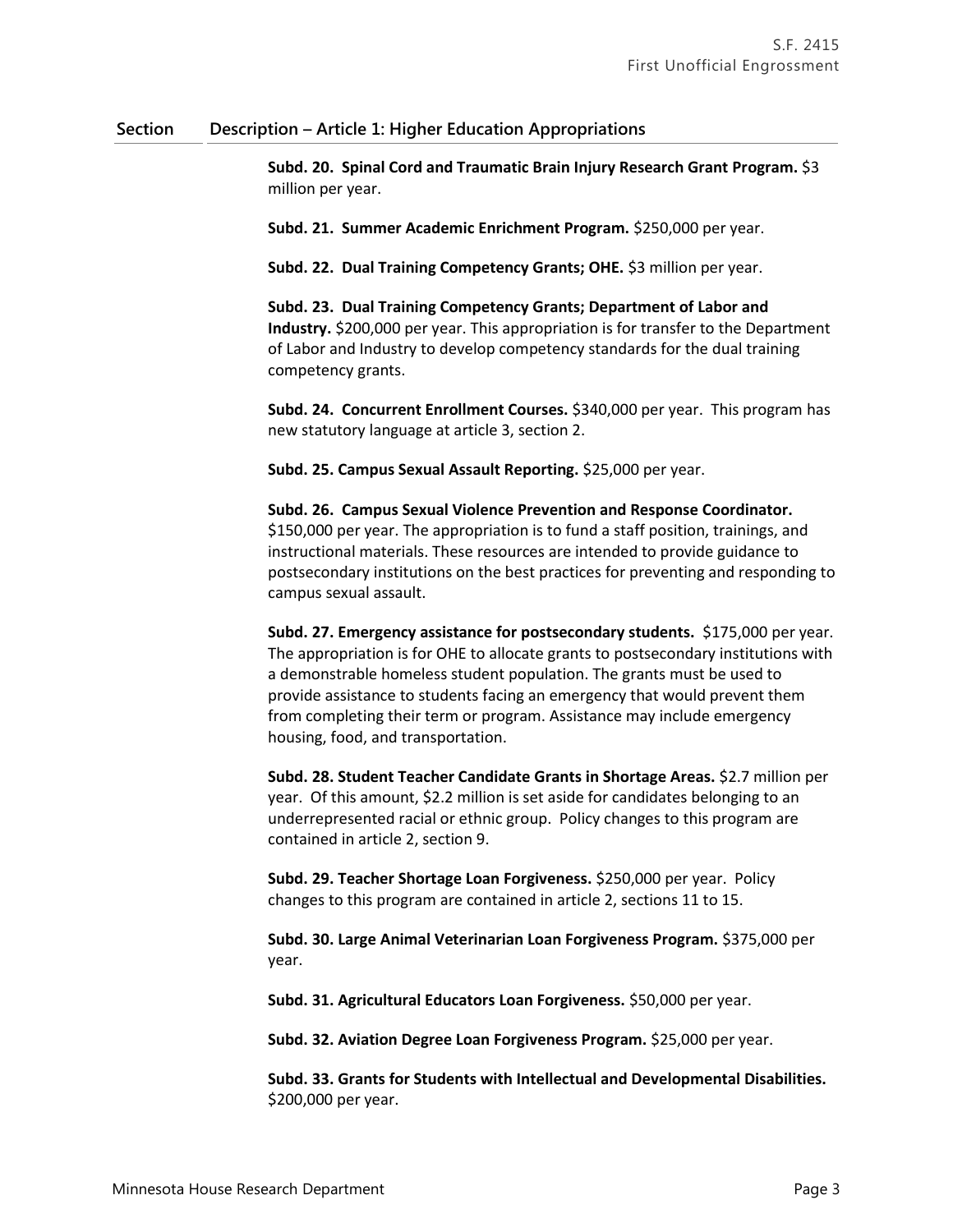**Subd. 34. Loan Repayment Assistance Program of Minnesota (LRAP).** \$25,000 per year for grant to LRAP. LRAP is a 501(c)(3) organization that works to reduce the education debt burden of public interest lawyers who represent low-income clients. The grant must be used to provide education debt relief to attorneys with full-time employment providing legal advice or representation to low-income clients, or support services for similar work.

**Subd. 35. Minnesota Independence College and Community (MICC).** \$1 million per year. The appropriation funds a grant to MICC (formerly Minnesota Life College) for need-based scholarships and tuition reduction.

**Subd. 36. Student Loan Debt Counseling.** \$100,000 per year. This is a new program created in Article 2, section 10.

**Subd. 37. Aspiring Minnesota Teachers of Color Scholarships.** \$1 million per year. This is a new program created in Article 2, section 8.

**Subd. 38. Hunger Free Campus Grants.** \$77,000 per year. This is a new program created to give matching grants to MnState colleges to achieve the new "Hunger Free Campus" designation created in Article 2, section 14.

**Subd. 39. Blind or visually impaired teacher preparation grant.** \$64,000 per year for a grant to a Minnesota institution to establish a teacher training program leading to licensure as a teacher of the blind or visually impaired.

**Subd. 40. Agency Administration.** \$4.4 million per year. This funding supports OHE. Up to \$330,000 per year are for outreach to students and families regarding college costs and financial aid.

**Subd. 41. Balances Forward.** Permits OHE to carry forward any balances in the first year to the second year.

**Subd. 42. Transfers.** Permits OHE to transfer unencumbered balances between certain programs, with prior notice to the legislature.

### **Minnesota State Colleges and Universities.**

Appropriates money from the general fund to MnState, as described below.

**Subd. 1. Total Appropriation.** Provides the total appropriation to MnState: \$787 million in FY 2020 and \$815 million in FY 2021.

**Subd. 2. Central Office and Shared Services Unit.** \$33 million per year.

**Subd. 3. Operations and Maintenance.** \$750 million in FY 2020 and \$777 million in FY 2021. The following riders apply to this appropriation:

3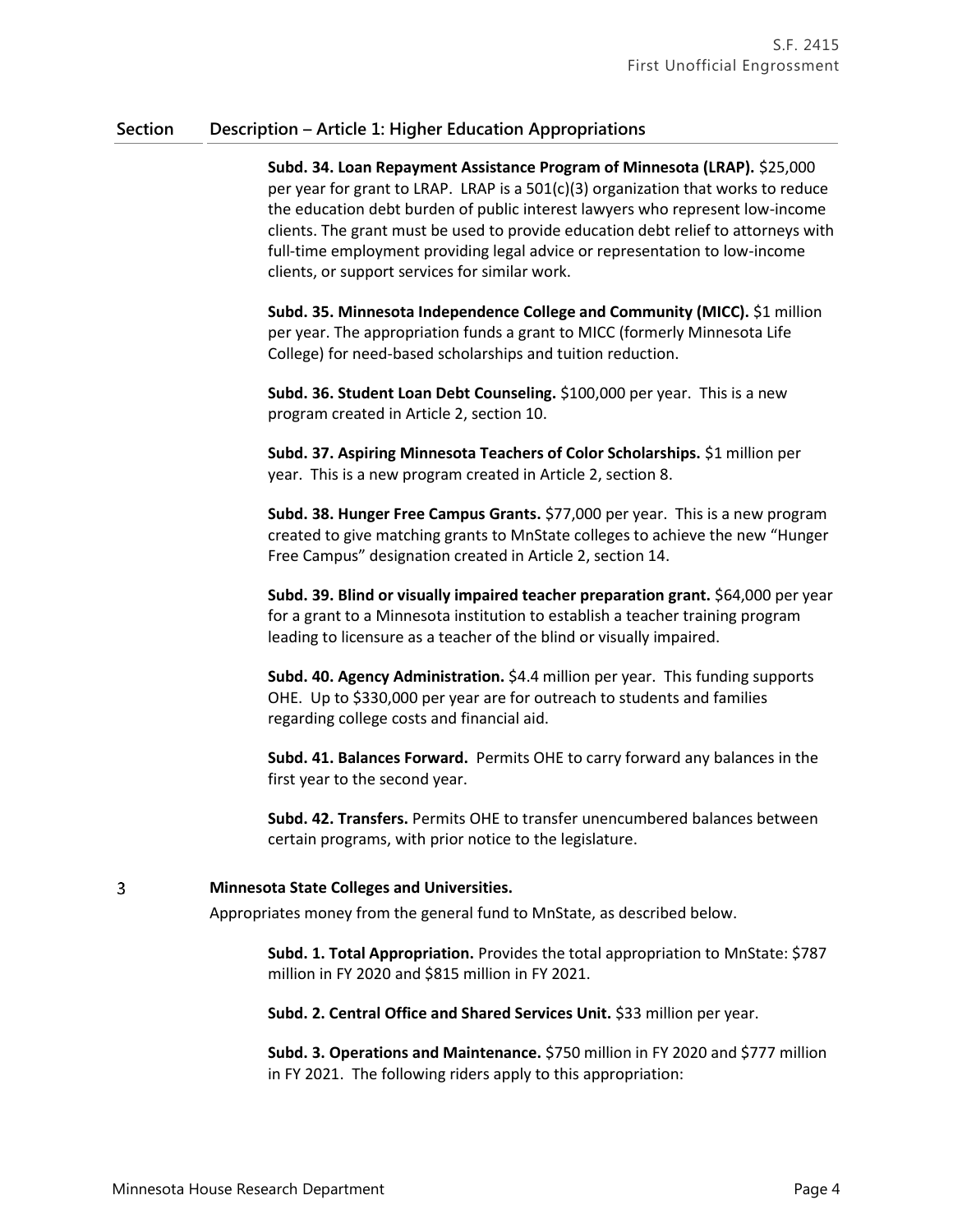- a) A tuition freeze is required for undergraduate degree-granting programs for the 2019-2020 and the 2020-2021 academic years.
- b) \$3 million per year is to provide supplemental aid to non-metropolitan campuses. This requires MnState to transfer to any of its institutions \$100,000 for each campus the institution maintains outside of a metropolitan county. No institution may receive more than \$300,000 in total aid under this section.
- c) Minnesota State is requested to help improve retention and completion for students of color.
- d) \$500,000 per year for workforce development scholarships required under Minnesota Statutes § 136F.38.
- e) \$200,000 per year for transfer to the Cook County Higher Education Board to provide programming and academic support to remote regions in northeast Minnesota.
- f) \$160,000 per year for state colleges with farm business management programs to promote agricultural programming.
- g) \$65,000 per year for the two MnState Agricultural Centers of Excellence to develop and implement online farm business management programs.
- h) \$40,000 per year for implementing the sexual assault policies required under Minnesota Statutes § 135A.15.
- i) \$10 million in FY 2020 and \$8 million in FY 2021 are for upgrading the Integrated Statewide Record System.
- j) \$125,00 per year for mental health services required under article 2, section 19.
- k) \$100,000 per year for open textbook development required under article 2, section 23.
- l) \$75,000 per year for HealthForce Minnesota at Winona State University for the direct care service corps pilot program under article 2, section 26.

### **Subd. 4. Learning Network of Minnesota.** \$4.1 million per year.

#### $\overline{4}$ **University of Minnesota.**

Appropriates money from the general fund to the University, as described below.

**Subd. 1. Total Appropriation.** Provides the total appropriation to the University: \$694 million in FY 2020 and \$721 million in FY 2021. Most of this money is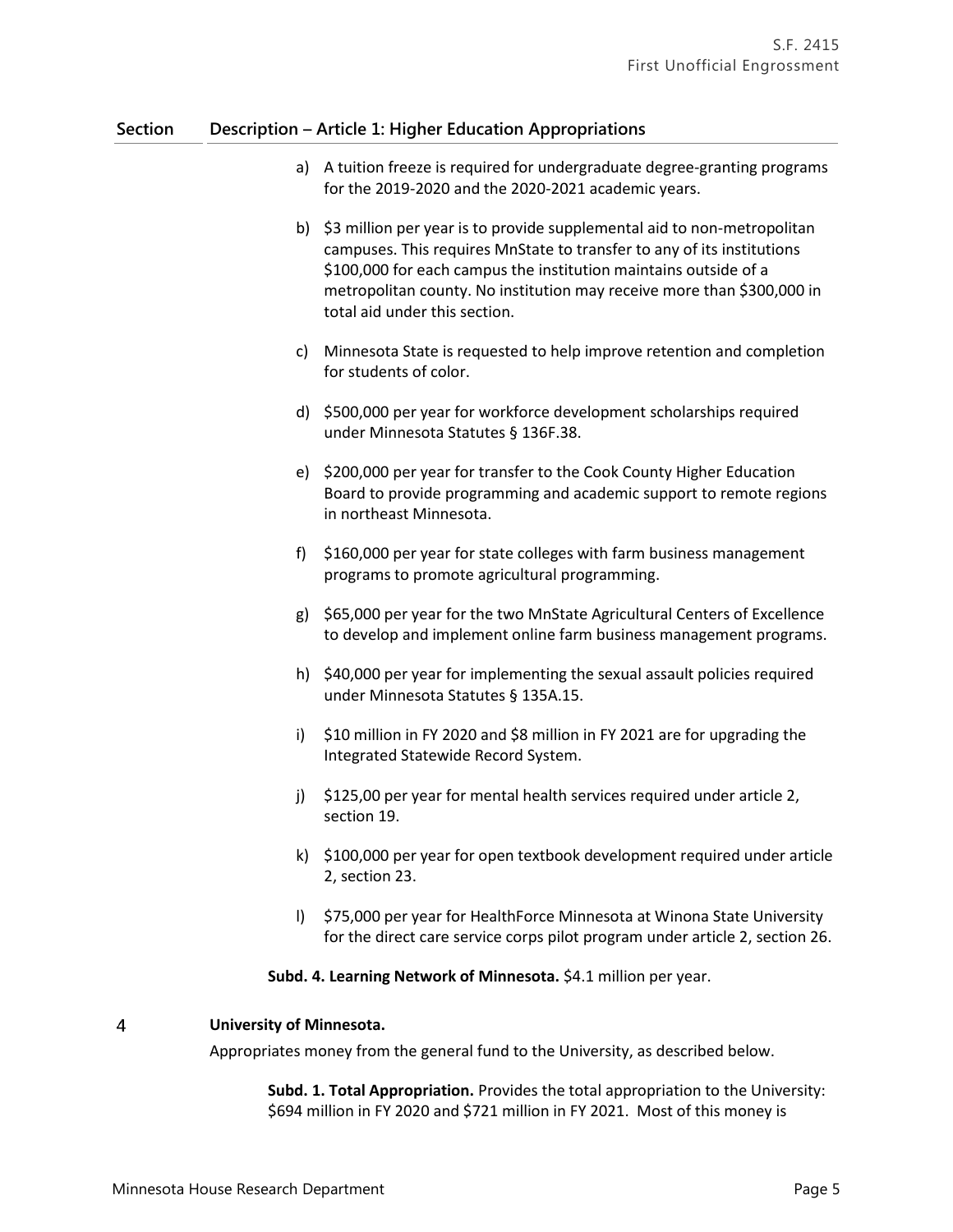appropriated from the general fund, but \$2.1 million per year is appropriated from the health care access fund.

**Subd. 2. Operations and Maintenance.** \$623 million in FY 2020 and \$650 million in FY 2021. The following riders apply to this appropriation:

- a) A tuition freeze is requested for Minnesota undergraduates on all system campuses for the 2019-2020 and the 2020-2021 academic years.
- b) \$15 million per year for the medical school to increase research, improve the school's ranking, attract and retain staff and students, invest in physician training programs in rural and underserved areas, and to translate research discoveries into treatments and cures.
- c) \$7.8 million per year for health training restoration to support faculty physicians, the mobile dental clinic, and expansion of geriatric and family programs.
- d) \$4 million per year for MnDrive to advance research for cancer care research.
- e) \$500,000 per year for the Morris branch to cover the costs of tuition waivers for Native American students.

**Subd. 3. Primary Care Education Initiatives.** \$2.1 million per year from the health care access fund.

**Subd. 4. Special appropriations**. Special appropriations are as follows:

- a) **Agricultural and extension service** at \$42.9 million per year for a number of specified purposes described in the bill, with a required report to the legislature on the status and outcomes of research funded by this appropriation.
- b) **Health sciences** at \$9.2 million per year. Of this appropriation, \$346,000 per year is to support up to 12 resident physicians at the St. Cloud Hospital family practice residency program. The remainder of the appropriation is for the rural physician associates program, the Veterinary Diagnostic Laboratory, health sciences research, dental care, the Biomedical Engineering Center, and the University collaboration with the Mayo clinic.
- c) **College of Science and Engineering** at \$1.1 million per year for the geological survey and the talented youth mathematics program.
- d) **System Special** at \$7.1 million per year for general research, the Labor Education Service, Natural Resources Research Institute, Center for Urban and Regional Affairs, Bell Museum of Natural History, and the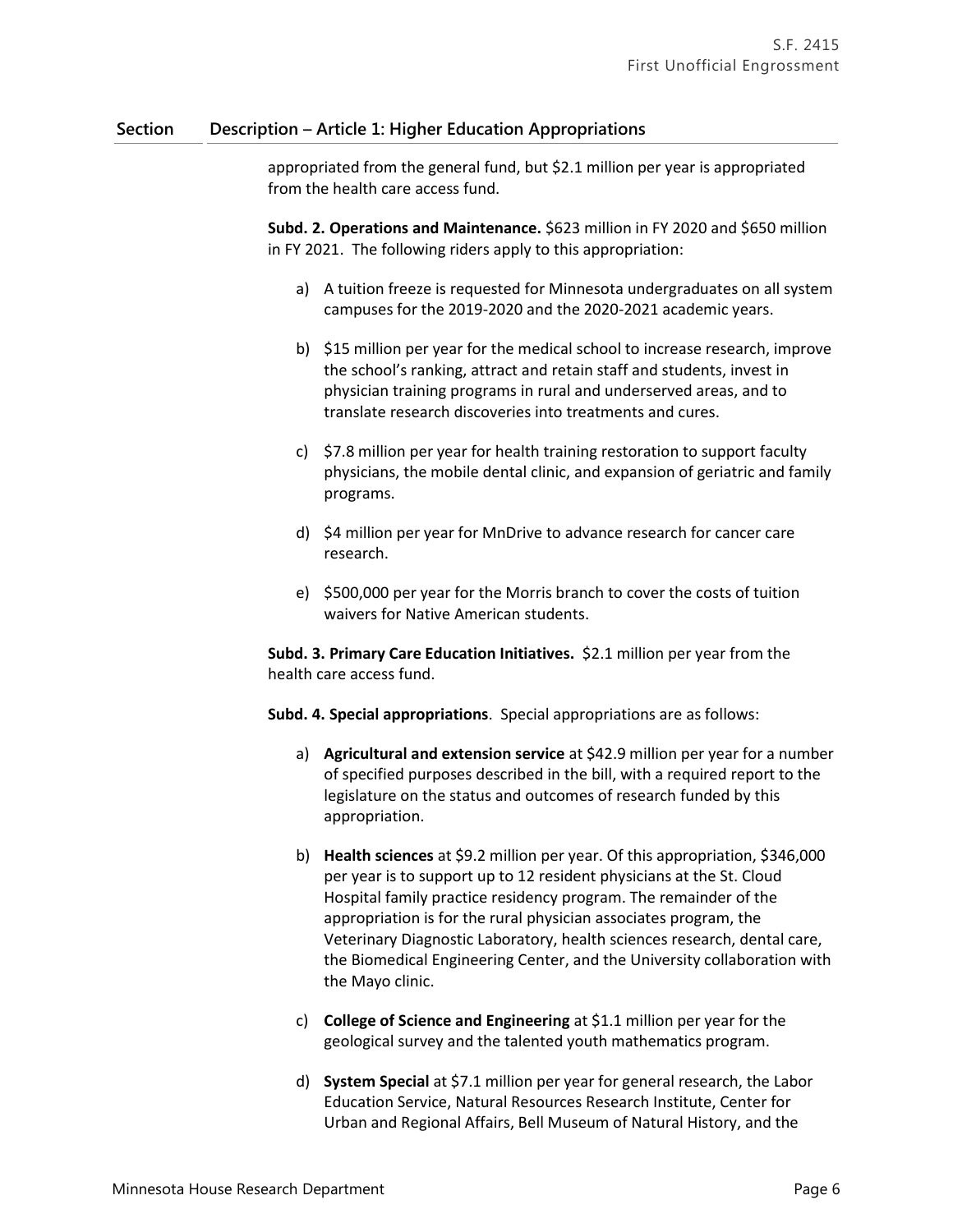Humphrey exhibit. Of this amount, \$2 million per year is for the Natural Resources Research Institute to invest in applied research for economic development.

e) **University of Minnesota and Mayo Foundation Partnership** at approximately \$8 million per year. Of this amount, \$7.4 million per year is for direct and indirect expenses associated with the collaborative research partnership between the University and the Mayo Foundation on biotechnology and medical genomics. \$500,000 per year is to award competitive grants to conduct research in the prevention, treatment, causes, and cures of Alzheimer's disease and other dementias.

**Subd. 5. Academic Health Center.** The Academic Health Center is estimated to receive funding of \$22.2 million each year from the dedication of a portion of cigarette taxes.

#### 5 **Mayo Clinic.**

Appropriates money for payment to the Mayo Clinic, as described below.

**Subd. 1. Total Appropriation.** Provides the total appropriation to the Mayo Clinic: \$1.3 million per year.

**Subd. 2. Medical School.** Appropriates \$665,000 per year to pay a capitation each year for students who are residents of Minnesota. The appropriation is intended to increase the number of doctors practicing in rural areas.

**Subd. 3. Family Practice and Graduate Residency Program.** Appropriates \$686,000 per year to pay stipend support for up to 27 residents each year.

# **Article 2: Higher Education Policy Provisions**

This article contains various changes to higher education policy and programs.

| <b>Section</b> | Description - Article 2: Higher Education Policy Provisions                                                                                                            |
|----------------|------------------------------------------------------------------------------------------------------------------------------------------------------------------------|
| 1              | Statewide Longitudinal Education Data Systems (SLEDS): Powers, duties, report.                                                                                         |
|                | Integrates the Early Childhood Longitudinal Data System (ECLDS) into the statute that<br>establishes the Statewide Longitudinal Education Data System (SLEDS).         |
| 2              | Sexual harassment and violence: Victims' rights.                                                                                                                       |
|                | Amends the sexual harassment and violence policy statute that applies to public and<br>most private postsecondary institutions in Minnesota. That section requires the |

institution to adopt a written policy on sexual harassment and sexual violence.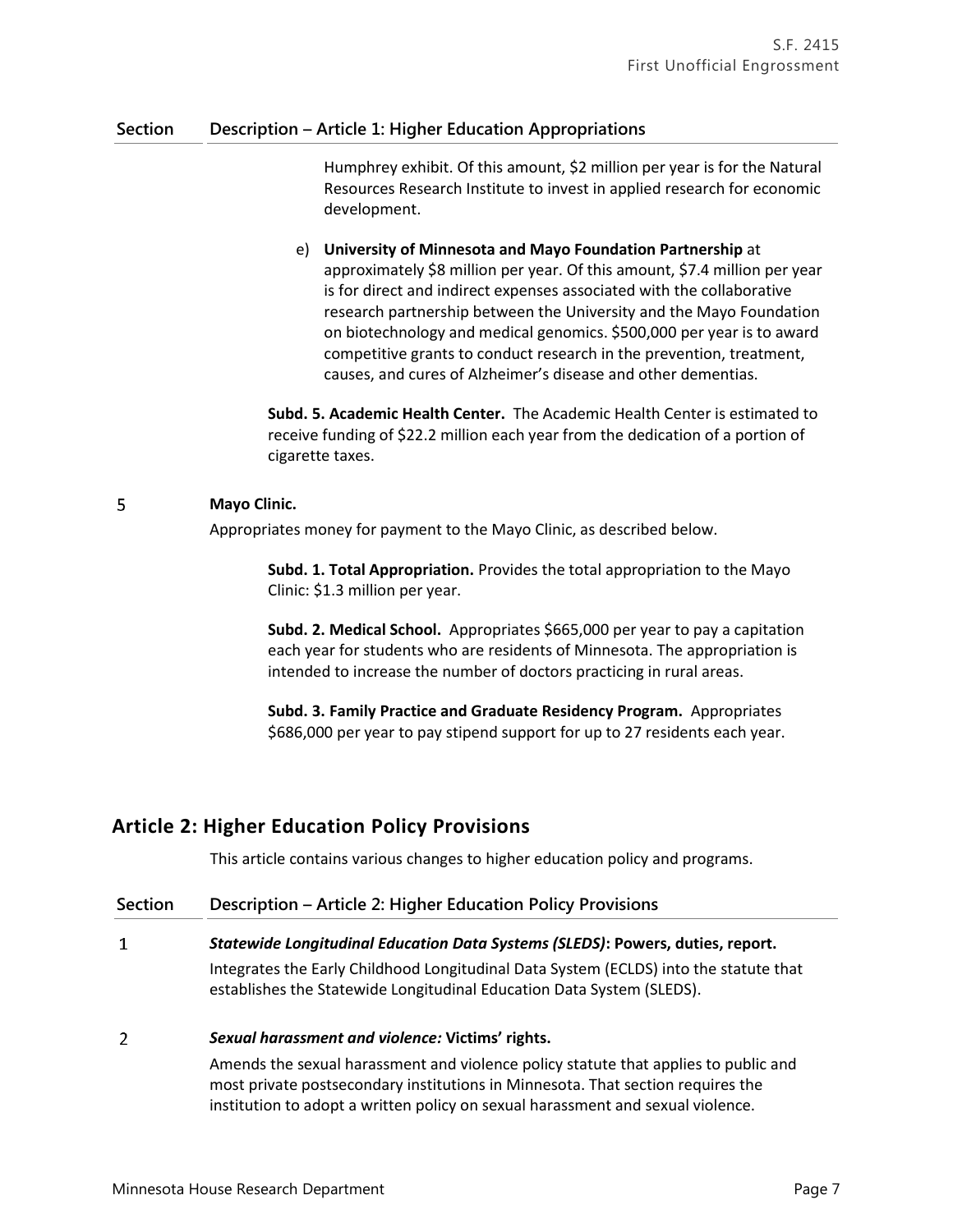Subdivision 2 of that section, which is amended in this bill, specifies items that must be included in the institution's policy. The bill amends item 12 so that victims must be given "information about legal services."

Under the federal Violence Against Women Reauthorization Act of 2013, see 20 U.S.C. § 1092(f)(8)(B)(vi), and the regulations adopted pursuant to it, see 34 C.F.R. § 668.46(b)(11)(iv), institutions are required to notify students about existing "victim advocacy" and "legal assistance" services available for victims on campus and in the community.

#### $\overline{3}$ *Sexual harassment and violence:* **Affirmative consent.**

Requires postsecondary institutions to include an affirmative consent standard in their legally-mandated policies on sexual harassment and sexual violence those policies. Also changes current law requiring student sexual assault training to incorporate this affirmative consent standard.

#### $\overline{4}$ *State Grant Program:* **Assigned family responsibility.**

For the state grant program, reduces the assigned family responsibility by one percentage point for FY 2021 and onward.

#### 5 *State Grant Program:* **Grant stipends.**

Amends the state grant program statute to increase award amounts for certain noncitizen students or students who do not have a high school diploma in order to compensate or "fill in" for the amount of an unawarded federal Pell Grant. The Office of Higher Education estimates that this change would increase state grant awards for approximately 500 students.

The state grant program is designed to supplement the federal Pell Grant program. Therefore, under current law, a student's state grant award is reduced by "the amount of a federal Pell grant for which the grant applicant is eligible." However, in order to receive a Pell grant under federal law, a student must be "a citizen or national of the United States, a permanent resident of the United States, or able to provide evidence from the Immigration and Naturalization Service that he or she is in the United States for other than a temporary purpose with the intention of becoming a citizen or permanent resident" (20 U.S.C. § 1091(a)(5)).

In addition, a student will not receive a Pell Grant unless the student has a high school diploma or equivalent, or is enrolled in certain eligible career pathway programs (see 20 U.S.C. § 1091(d)). This requirement can disqualify certain students who are enrolled in certain career training programs.

Currently, students who do not meet these two requirements have their state grant reduced by the amount of Pell Grant for which they are eligible, even though they cannot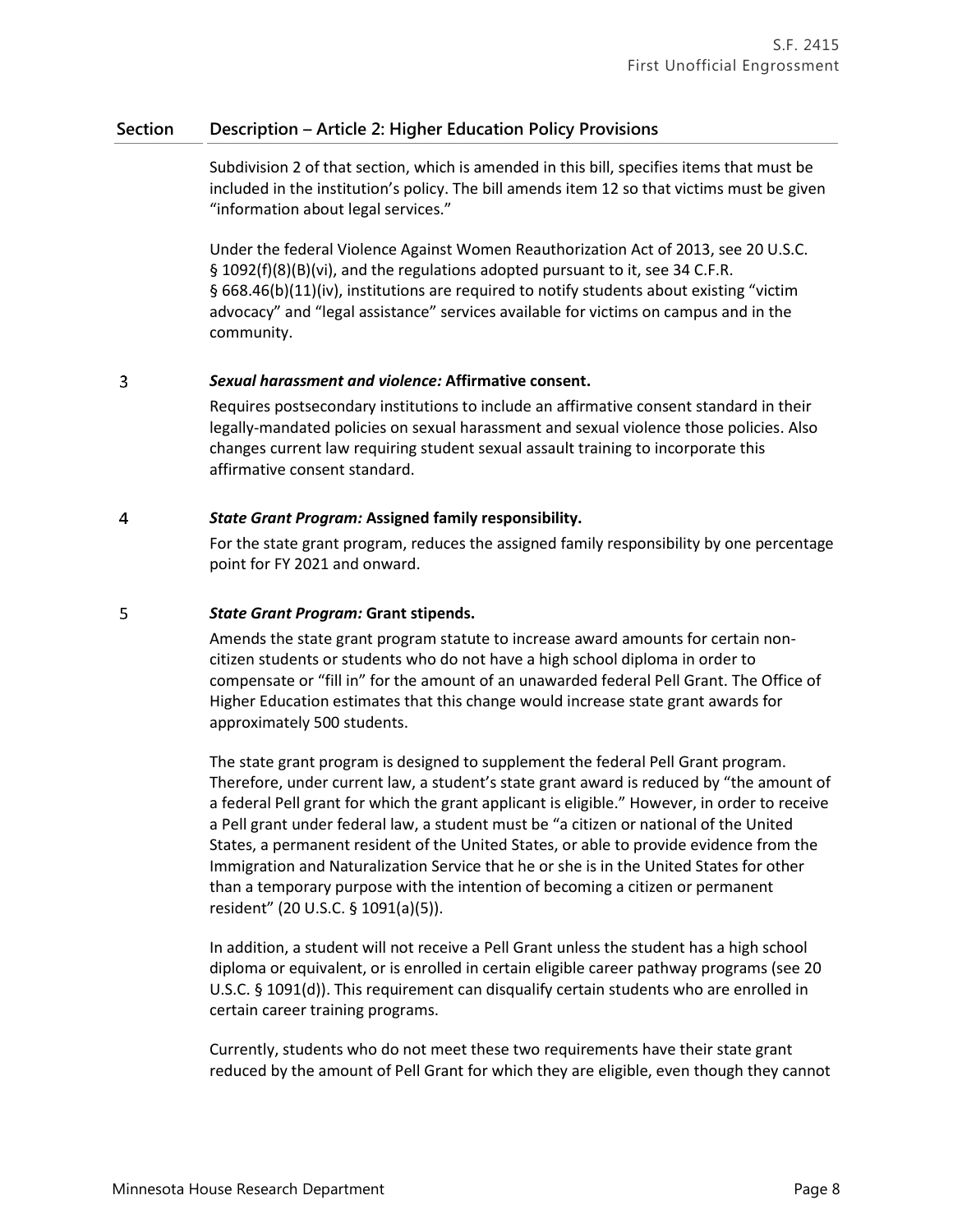actually receive that Pell Grant award. This bill would increases state grant awards to those students to compensate for their unawarded Pell Grants.

#### 6 *State Grant Program:* **Cost of Attendance.**

Increases the default amount of the living and miscellaneous expense (LME) allowance from 101 percent to 110 percent of the federal poverty guidelines for a one person household in Minnesota for nine months. This is the default amount if a specific LME allowance is not provided in law.

#### $\overline{7}$ **MN Reconnect Program.**

**Subd. 1. Program administration.** Requires OHE to administer the program to encourage adult learners to complete their degrees.

**Subd. 2. Definitions.** Provides definitions for the program. Provides the standards for "eligible student" under the section.

**Subd. 3. Student application.** Provides that OHE can set requirements for a student's application for a grant under the program.

**Subd. 4. Student grants.** Provides that a grant amount may not exceed \$1,000 per term, but allows larger grants if needed to spend the appropriation to the program. Allows a grant recipient to renew the grant for up to six semesters.

**Subd. 5. Participating institutions.** MnState two-year institutions may apply to participate in the program under this section.

**Subd. 6. Institutional grants.** Allows participating institutions to receive grants to improve services to adult learners.

#### 8 **Aspiring Minnesota Teachers of Color Scholarship Program.**

Creates a new scholarship program for student teachers belonging to racial or ethnic groups underrepresented in the teacher workforce.

**Subd. 1. Scholarship program established.** Establishes scholarship program for undergraduates or graduate students preparing to become teachers, who belong to underrepresented racial or ethnic groups and demonstrate financial need.

**Subd. 2. Eligibility.** Sets eligibility requirements.

**Subd. 3. Administration.** Sets maximum and minimum scholarship amounts. Scholarships must be paid to teacher preparation institutions on behalf of candidate.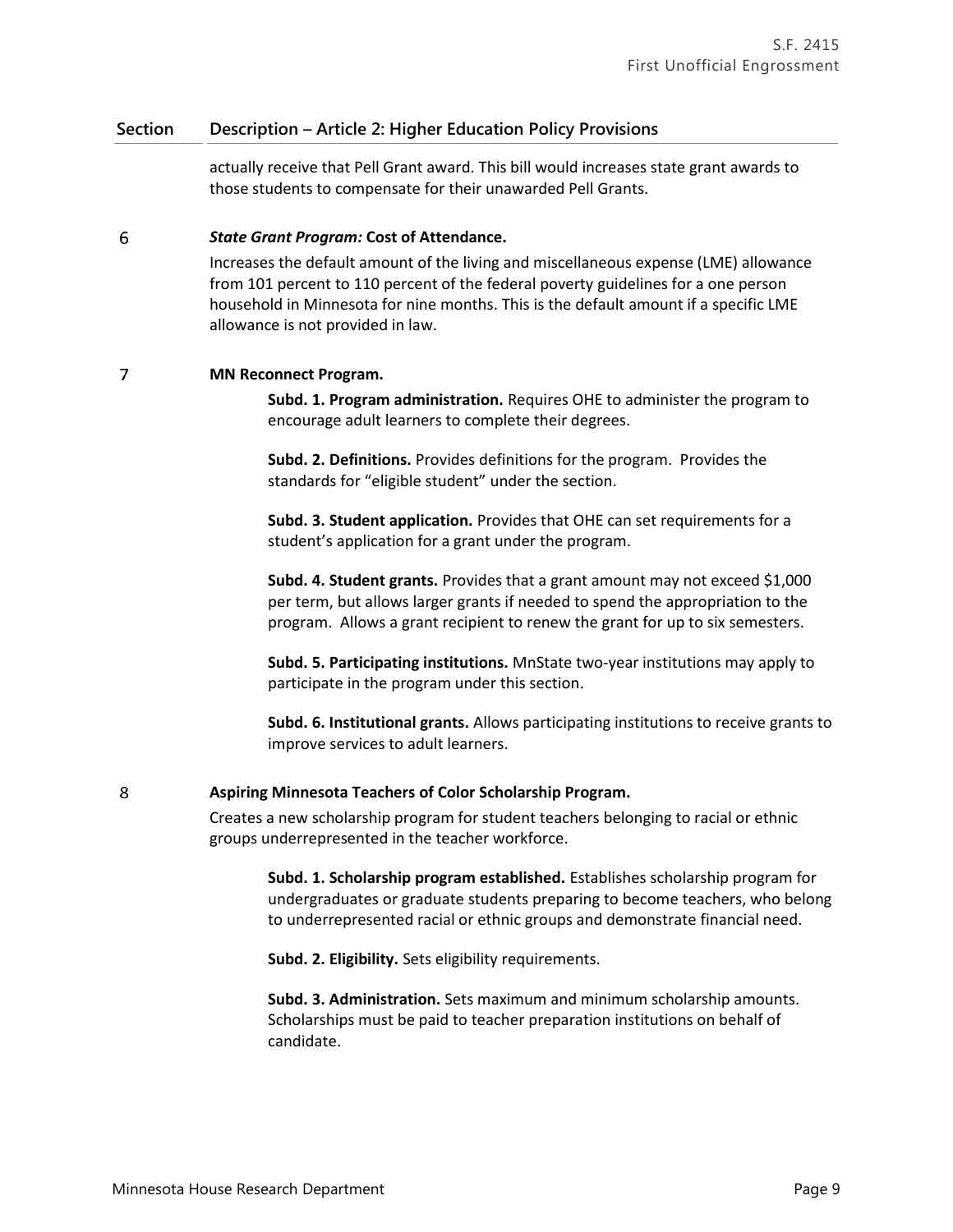#### 9 **Student Teacher Candidate Grants in Shortage Areas.**

Amends existing program for stipends to student teachers who intend to teach in highneed fields and areas, or who belong to racial or ethnic groups underrepresented in the teacher workforce.

**Subd. 1. Establishment.** Requires candidates to be student teachers. Amends definition of "licensure shortage areas."

**Subd. 2. Eligibility.** Amends eligibility for grants. Specifies how a candidate may demonstrate intent to teach in a licensure shortage area.

**Subd. 3. Administration; repayment.** Establishes priority for candidates of color or who are American Indian, who have made satisfactory academic progress.

#### 10 **Student Loan Debt Counseling.**

Establishes a program administered by the Office of Higher Education to provide grants to qualified organizations offering student loan debt repayment counseling.

**Subd. 1. Grant.** Permits an organization receiving a grant to offer counseling to those capable of being served with available appropriations. Sets a goal that a grantee provide at least two counseling sessions to 75 percent of borrowers receiving counseling. Establishes that the purpose of the counseling is to enable borrowers to understand their loan and repayment options, manage loan repayments, and develop a workable budget.

**Subd. 2. Qualified debt counseling organization.** Defines a qualified debt counseling organization as one that has experience in student loan counseling, employs certified financial counselors, and is based in Minnesota and has offices in multiple rural and metropolitan locations.

**Subd. 3. Grant application and award.** Requires that applications be made in a form and manner specified by the commissioner. Describes the components that must be included on the application. Requires the commissioner to select one grant recipient every two years. The grant recipient would receive funding for both years of the biennium.

**Subd. 4. Program evaluation.** Requires a grant recipient to submit a report to the commissioner of higher education every two years. Specifies data elements to be included in the report.

**Subd. 5. Report to legislature.** Requires the commissioner of higher education to submit a report on the program to the higher education committees of the legislature every two years.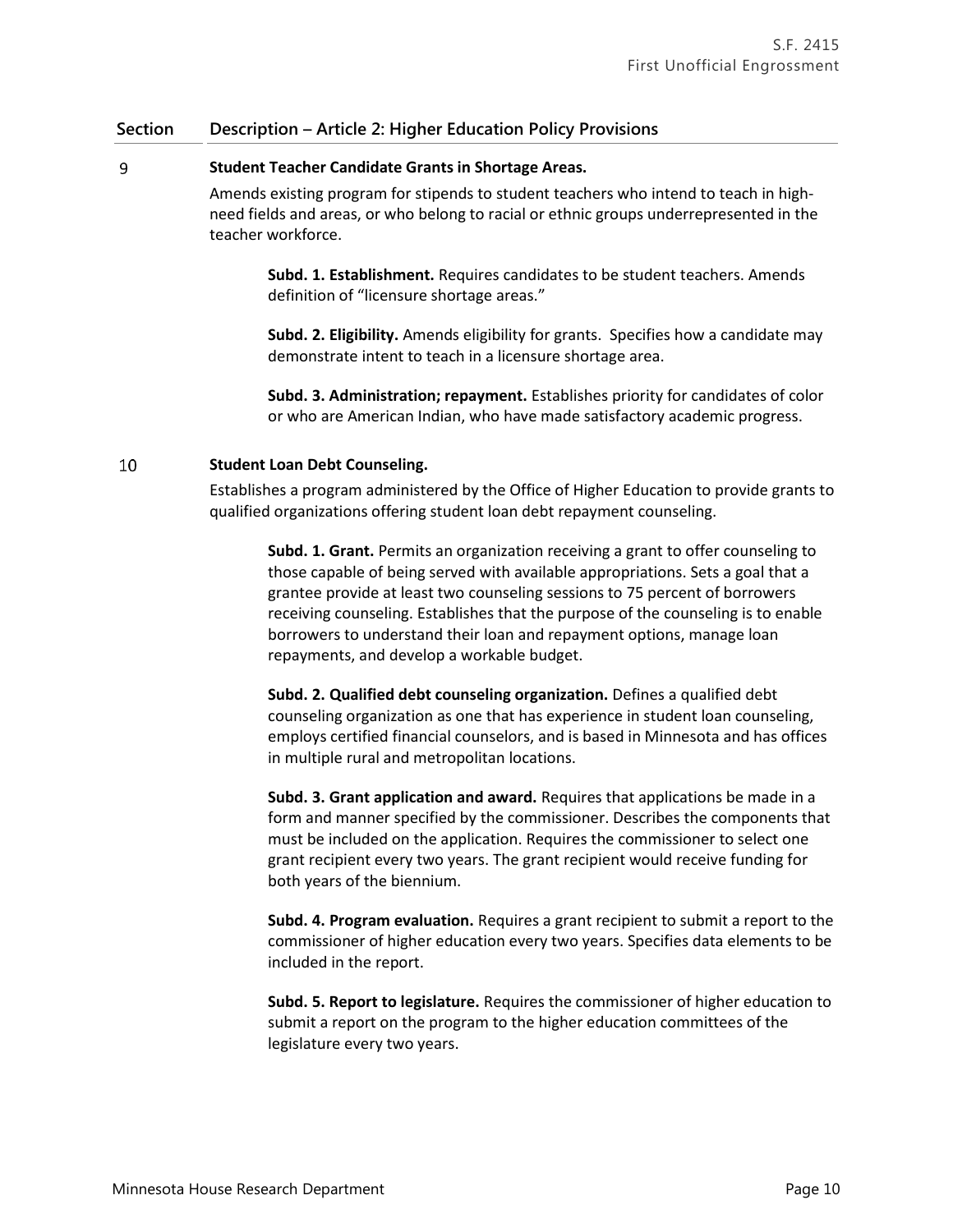- 11 *Teacher Shortage Loan Forgiveness Program:* **Definitions.**  Amends eligibility requirements by expanding access to Head Start teachers and amending definition of "shortage area."
- 12 *Teacher Shortage Loan Forgiveness Program***: Program established; administration.**  Amends eligibility for loan forgiveness program.
- 13 *Teacher Shortage Loan Forgiveness Program:* **Use of a report on teacher shortage areas.**  Shifts responsibility for identifying shortage areas from MDE to PELSB.
- 14 *Teacher Shortage Loan Forgiveness Program***: Application for loan forgiveness.** Amends commissioner verification requirement.

#### 15 *Teacher Shortage Loan Forgiveness Program***: Amount of loan forgiveness.**

Increases maximum loan forgiveness amount to \$2,000. Allows applicants who meet both licensure field and underrepresented racial or ethnic group eligibility to receive up to \$4,000. Increases the maximum number of awards a teacher may receive to ten.

#### 16 *Dual Training Competency Grants:* **Application.**

Adds authority to include travel, lodging, and meals associated with employee training in the cost of training submitted as part of a grant application.

#### 17 *Dual Training Competency Grants:* **Grant Amounts.**

Increases the maximum grant from \$150,000 to \$187,500. Increases the maximum annual grant per employee to from \$6,000 to \$7,500. Limits the amount of costs from travel, lodging, and meals to no more than \$1,500 per employee.

#### 18 **Planning Information for Postsecondary Education.**

Expands OHE's duty to share information regarding postsecondary opportunities to include postsecondary options for students with intellectual and development disabilities.

#### 19 **Mental health services and health insurance information.**

Amends the "student health" statute for MnState to require the system to contract with mental health organizations to provide both mental health services and information about health insurance to students on campuses at up to five state colleges. Mental health services must be free for students without insurance. Provides that mental health services must not displace faculty counselors.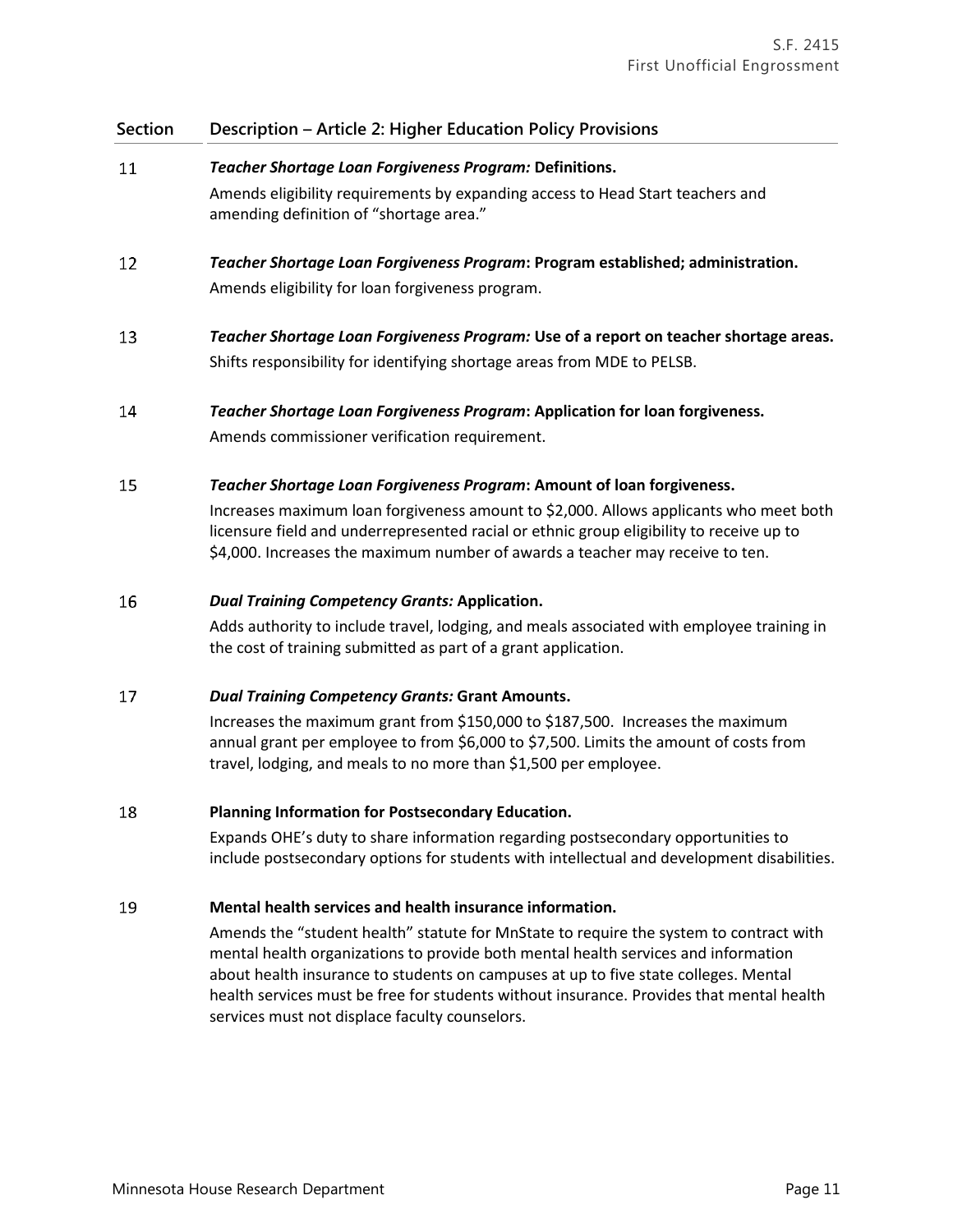#### 20 **Hunger Free Campus Designation.**

Provides a "hunger-free campus designation" for Minnesota State community and technical colleges.

**Subd. 1. Establishment.** Provides for a "hunger free campus" designation for Minnesota State community and technical colleges meeting certain requirements.

**Subd. 2. Designation approval.** Provides that the statewide student association representing the community and technical colleges will create the application and approve the designations.

**Subd. 3. Expiration.** Provides that this section expires in 2023.

#### 21 *Open Textbooks***: Definitions.**

Creates new definitions for "incentive," "open textbook," and "system office" for purposes of section 136F.58, which addresses MnState bookstores and course material acquisition.

#### 22 *Open Textbooks***: Notice to purchase.**

Moves the definition of "custom textbook" to the new "Definitions" subdivision created by section 21.

#### 23 *Open Textbooks***: Open textbook development.**

Requires MnState to develop a program to incentivize the use of open textbooks.

#### 24 *Open Textbooks***: Report.**

Requires Minnesota State to report to the legislature in January of 2021 and 2022 regarding the expanded use of open textbooks.

#### 25 **Postsecondary child care expenses.**

For FY 2021, permits OHE to adjust the cost of attendance in the State Grant Program to include child care expenses after consultation with postsecondary institutions and with prior written notice to the legislature.

#### 26 **Direct Care Service Corps Pilot Program.**

Establishes a pilot program at Winona State University to attract students to work as personal care attendants.

**Subd. 1. Establishment**. Requires HealthForce Minnesota at Winona State University to develop a pilot project establishing the Minnesota Direct Care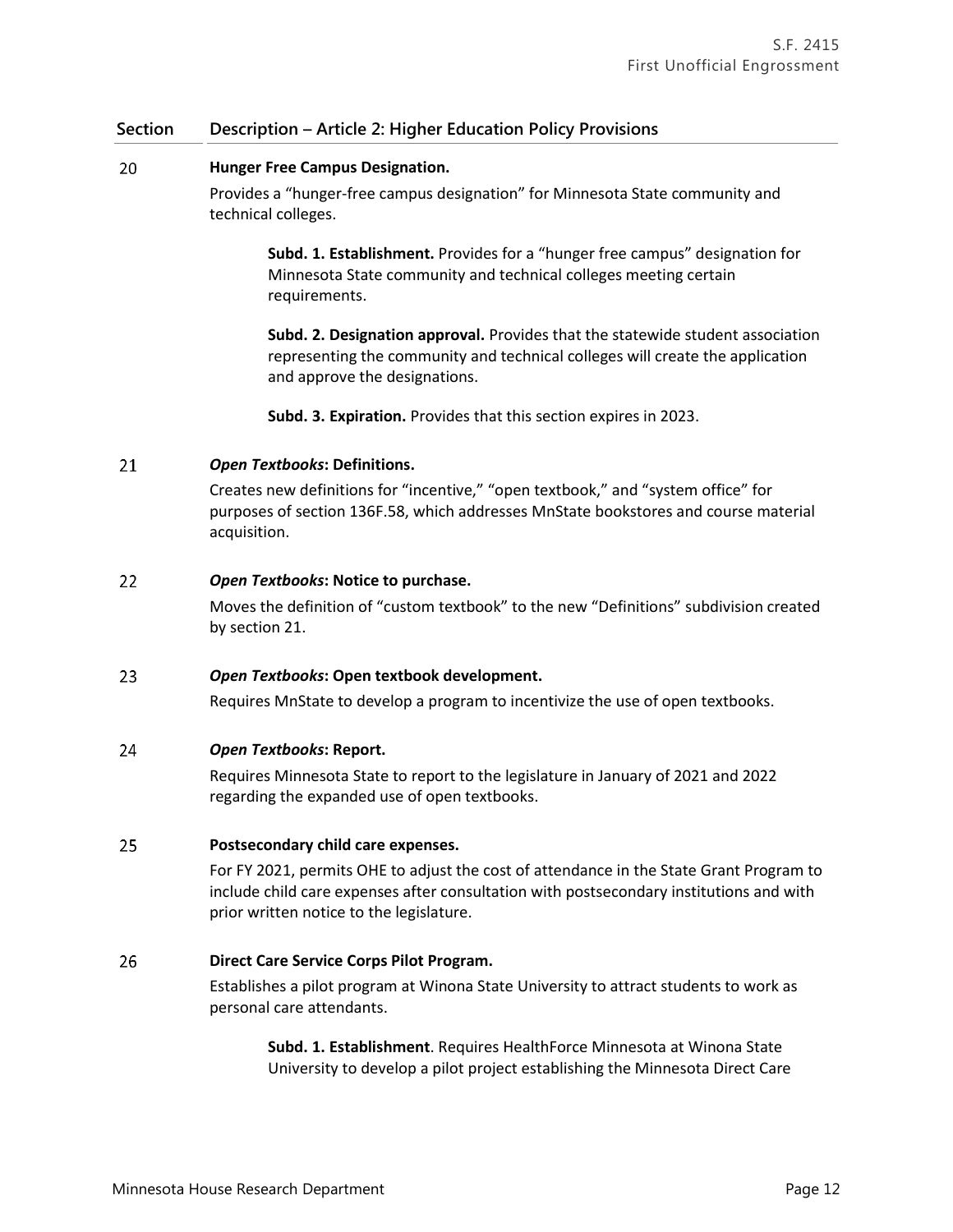Service Corps, which will provide financial incentives to encourage students to work as personal care assistants.

**Subd. 2. Pilot sites.** Specifies where the pilot sites must be located within the state and specifies the duties of pilot sites.

**Subd. 3. Evaluation and report.** Requires HealthForce Minnesota to evaluate the pilot project's impact on health care costs, retention of PCAs, and patient's and provider's satisfaction. Specifies other information that must be included in the evaluation. Requires HealthForce Minnesota to report the evaluation findings to the legislature by January 4, 2022.

# **Article 3: Office of Higher Education Agency Policy**

This article contains OHE's agency bill, which makes technical and substantive changes to OHE's programs and powers.

### **Section Description – Article 3: Office of Higher Education Agency Policy**

#### $\mathbf{1}$ *Data Practices:* **Minnesota Office of Higher Education.**

Amends the "postsecondary education data coded elsewhere" section of the Government Data Practices Act to cross-reference the private classification of student complaint data contained in sections 17 and 25 of the bill.

#### $\overline{2}$ **Concurrent Enrollment Development Grants.**

Establishes a new OHE-administered grant program to expand concurrent enrollment opportunities.

**Subd. 1. Grant uses**. Specifies that grants are for Minnesota postsecondary options to encourage the development of concurrent enrollment opportunities in specified ways.

**Subd. 2. Application Process.** Authorizes OHE to develop a grant application process.

**Subd. 3. Report.** Requires OHE to report on the results of the grants by December 1 of each year.

### $\overline{3}$ *Grants For Students With Intellectual and Developmental Disabilities:* **Maximum grant amounts.**

Clarifies how OHE can reduce grant awards in response to an insufficient appropriation for this program.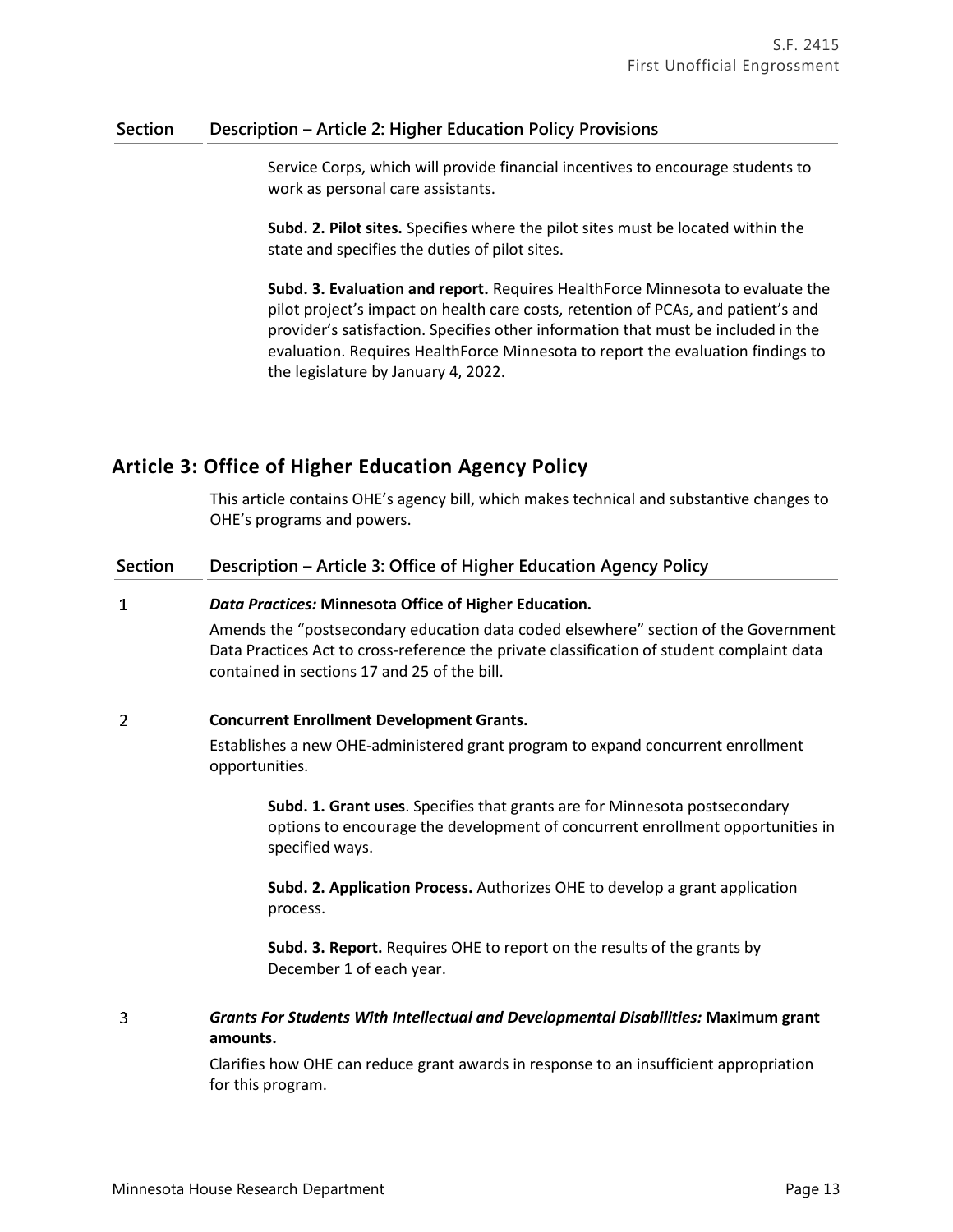### **Section Description – Article 3: Office of Higher Education Agency Policy**

#### $\overline{4}$ *SELF Loans:* **Eligible student.**

Amends the definition of "eligible student" for the SELF Loan program to incorporate the expanded definition at § 136A.1701, subd. 12, which is repealed in section 27 of the bill.

#### 5 *SELF Loans:* **Designation.**

Changes a cross-reference to incorporate additional statutes governing the SELF Refi program.

#### 6 *SELF Loans***: Rules, policies, and conditions.**

Amends the subdivision regarding OHE's rules and policies for administering student loan programs. Removes a reference to a federal loan program that no longer exists.

### - 10 *SELF Loans:* **Various sections.**

Changes cross-references to incorporate additional statutes governing the SELF Refi program.

#### 11 *SELF Loans:* **Repayment of loans.**

Strikes repayment procedures for supplemental loans under § 136A.1701, and inserts a cross-reference to OHE's general rules and policies for student loan programs in § 136A.16. This allows OHE to provide more flexible repayment terms to borrowers.

#### 12 *Aviation Degree Loan Forgiveness Program:* **Definitions.**

Amends definitions for "qualified aircraft technician," "qualified education loan," and "qualified pilot."

#### 13 *Aviation Degree Loan Forgiveness Program:* **Eligibility**.

Requires applicant to agree to serve a five-year work obligation in Minnesota. The current language requires a "minimum one-year" obligation.

#### 14 *Aviation Degree Loan Forgiveness Program:* **Loan forgiveness.**

Increases penalties for failure to verify proper use of disbursed funds in the final year of eligibility. Increases time for verification.

#### 15 *Private and Out-of-State Public:* **Schools to provide information.**

Amends the list of information that schools must provide when registering with OHE to include the school's disclosure on the student complaint process, which is required in section 14 of the bill.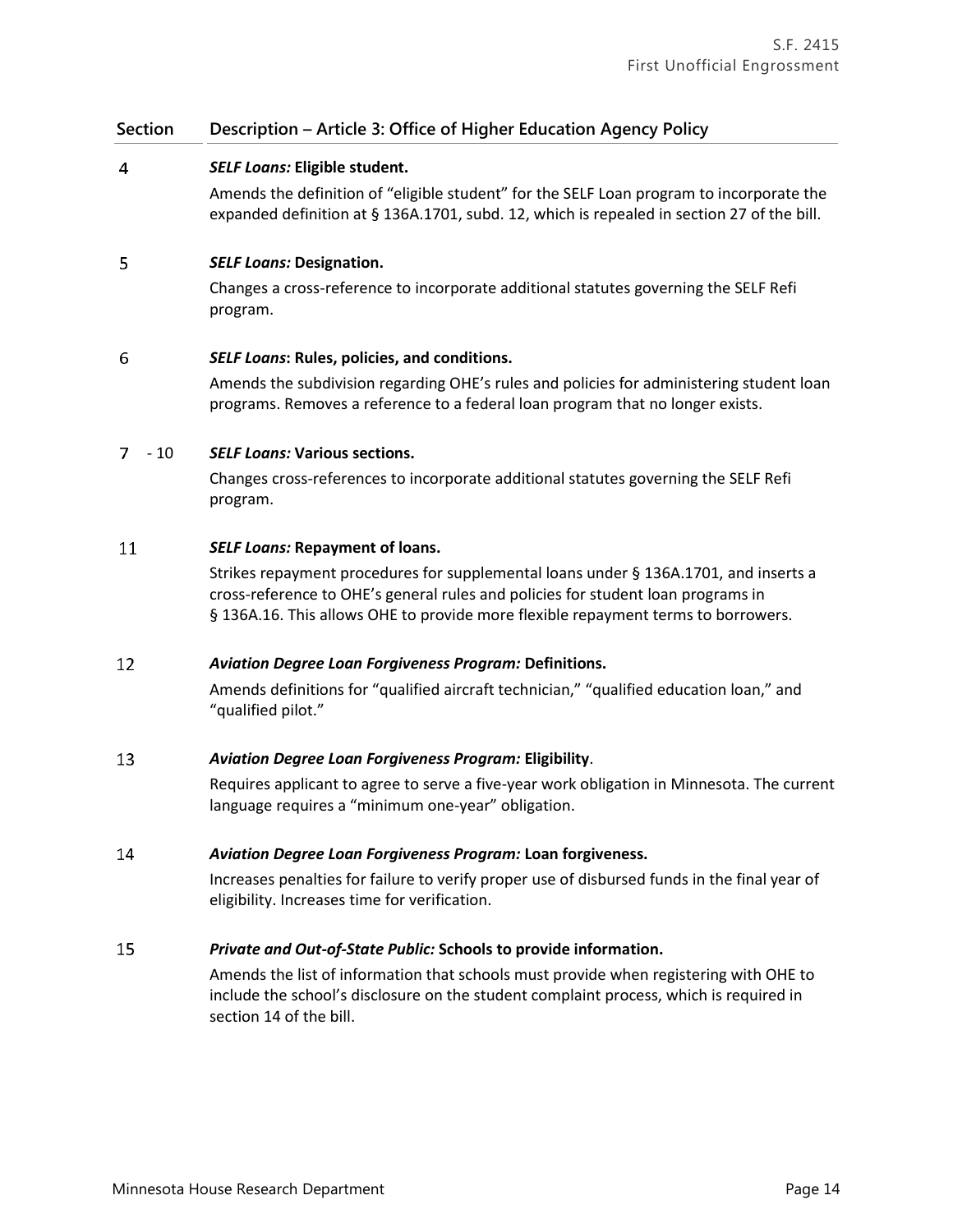### **Section Description – Article 3: Office of Higher Education Agency Policy**

#### 16 *Private and Out-of-State Public:* **Public information.**

Clarifies that student complaint data are private. Permits OHE to disclose student complaint data and other information to law enforcement officials or as part of a legal or administrative proceeding commenced to enforce a legal requirement.

#### 17 *Private and Out-of-State Public:* **Disclosure.**

Requires a school to disclose information regarding the student complaint process.

#### 18 *Private and Out-of-State Public:* **School closure.**

Amends the requirements for when a school intends to close.

#### 19 *Private and Out-of-State Public:* **Additional security.**

(a) Clarifies that new schools without accreditation must provide a surety bond equal to 10 percent of annual net revenue from tuition and fees, but not less than \$10,000.

(b) For registered institutions that fall below certain federal minimum financial standards, adds an option for the school to provide a reduced surety bond equal to 10 percent of annual federal student financial aid funds received by the institution, subject to the \$10,000 minimum and \$250,000 maximum in current law.

#### 20 *Private and Out-of-State Public:* **Private information.**

Classifies student complaint data as private data under chapter 13.

21 *Private Career Schools***: Clock hour.**

Adds a definition of "clock hour." Some schools use clock hours instead of credit hours.

#### 22 *Private Career Schools***: Student record.**

Adds a definition of "student record."

#### 23 *Private Career Schools***: Bond.**

Corrects technical accounting terminology.

#### 24 *Private Career Schools***: Catalog, brochure, or electronic display.**

Amends the list of information that schools must provide for OHE licensure to include the school's disclosure on the student complaint process, which is required in section 24 of the bill.

#### 25 *Private Career Schools***: Permanent student records.**

Adds the word "student" to the records that must be maintained to conform to the new definition at section 19 of the bill.